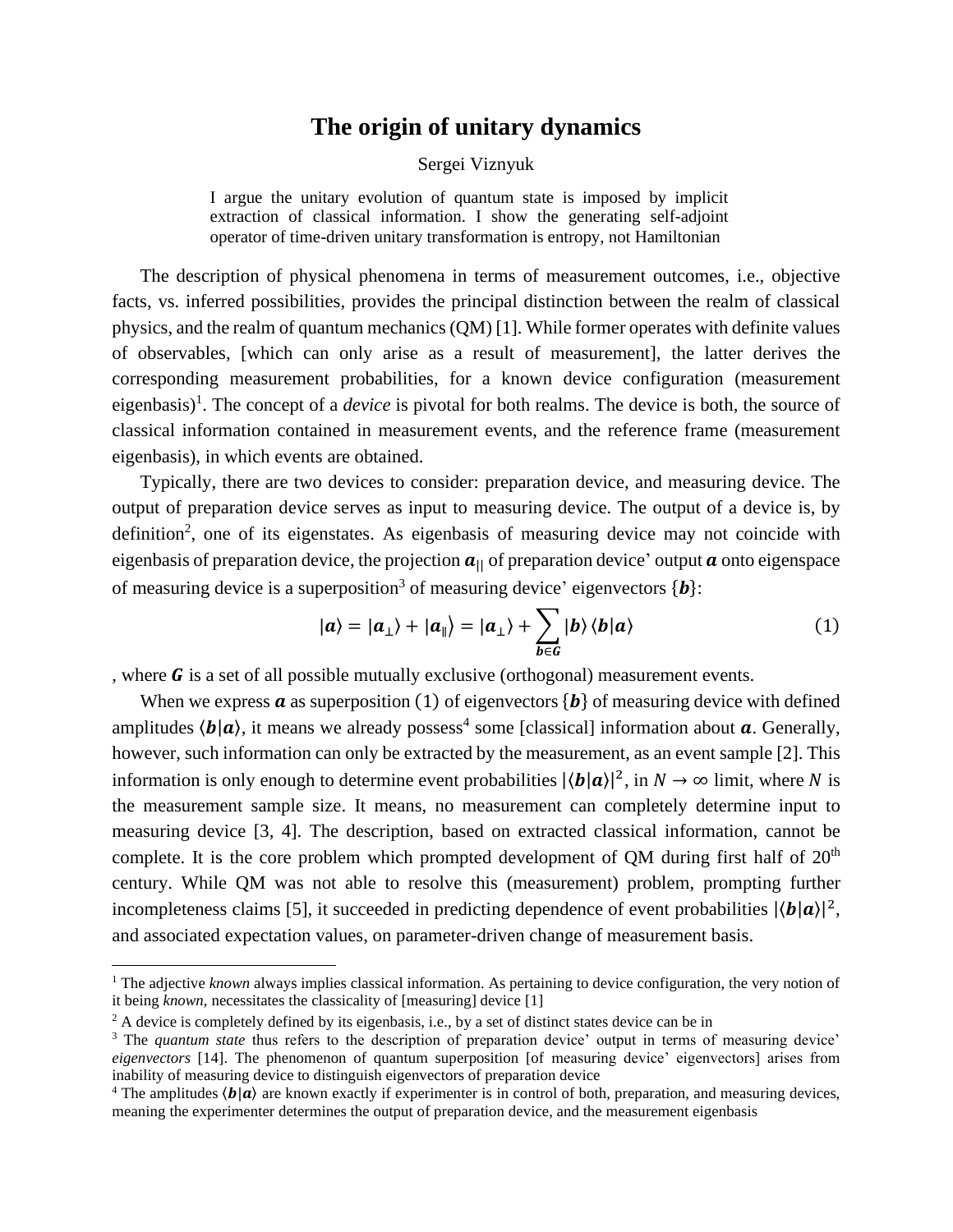If an event probability in old measurement basis  $P(b|a) = |\langle b|a \rangle|^2$ , in new  $c = V \cdot b$  basis  $P(c|\mathbf{a}) = |\langle c|\mathbf{a}\rangle|^2 = |\langle \mathbf{b}|\mathbf{V}^\dagger \mathbf{a}\rangle|^2$ . It shows that if transformation V is applied to measuring device, the expectation values are the same as if adjoint transformation  $V^{\dagger}$  is applied to preparation device, and v.v. A transformation<sup>5</sup> of quantum state is, therefore, indistinguishable from transformation of measurement basis.

The knowledge of basis transformation is crucial for QM analysis. Besides linearity, there is no restriction on transformation **V** considered above. The restriction appears once a *third party* (an *observer*) is introduced, with a premise that event probability  $|\langle b|a \rangle|^2$  is invariant with respect to transformation  $U$  of observer basis relative to both, measuring, and preparation device:

<span id="page-1-0"></span>
$$
|\langle b' | a' \rangle|^2 = |\langle Ub | Ua \rangle|^2 = |\langle b | U^{\dagger} U | a \rangle|^2 = |\langle b | a \rangle|^2 \quad \forall a, b \tag{2}
$$

The independence of an event [probability] on observer [basis] is a defining property of *objective fact*. For *objectivity* to hold, the change  $U$  of observer basis has to be unitary or anti-unitary operation<sup>6</sup>. The *objectivity* imposes restriction on how device transformation V, considered in previous paragraph, alters with a change of observation basis. Without objectivity restriction we have:  $c' = V' \cdot b' \Rightarrow Uc = V' \cdot Ub \Rightarrow c = U^{-1}V'U \cdot b \Rightarrow V = U^{-1}V'U$ , i.e., V alters by [similarity](https://mathworld.wolfram.com/SimilarityTransformation.html) transformation. The *objectivity* restricts similarity to [unitarity](https://en.wikipedia.org/wiki/Unitarity_(physics)#:~:text=In%20quantum%20physics%2C%20unitarity%20is,represented%20by%20a%20unitary%20operator.)  $V = U^{\dagger}V'U$ , if the change of device' basis is relative to a third party (observer). The presence of third party is a crucial element of unitary dynamics which we shall investigate further below. The unitarity is imposed not by the mere presence of observer [6], but by the extraction of classical information, implied by the presence of observer. The classical information is carried by the event sample, in a form, e.g., of event probabilities [\(2\)](#page-1-0).

The generator of a unitary transformation **U** is a self-adjoint operator  $\mathcal{H}$ , i.e.,  $\mathbf{U} = exp(i \cdot \mathcal{H})$ . If basis transformation is parameter-driven, i.e.,  $\mathcal{H} = \mathcal{H}(t)$ , then:

$$
\mathbf{a}(t) = \mathbf{U}(t)\mathbf{a}(0) = exp\big(i \cdot \mathbf{H}(t) - i \cdot \mathbf{H}(0)\big)\mathbf{a}(0)
$$
\n(3)

In differential form, [\(3\)](#page-1-1) becomes:

<span id="page-1-2"></span><span id="page-1-1"></span>
$$
i\frac{\partial a}{\partial t} = H a \tag{4}
$$

, where  $H(t) = -\frac{\partial H(t)}{\partial t}$ . One would readily recognize [\(4\)](#page-1-2) as Schrödinger equation [7], for an arbitrary parameter t. If t is a distance  $t \equiv x$ ; and  $\hat{\mathbf{p}} \equiv \partial \mathbf{H}(x)/\partial x$ , then [\(4\)](#page-1-2) becomes

<span id="page-1-3"></span>
$$
i\frac{\partial \mathbf{a}}{\partial x} = -\hat{\mathbf{p}}\mathbf{a} \tag{5}
$$

The Schrödinger equation in a form [\(5\)](#page-1-3) serves as definition of momentum operator  $\hat{p}$ . Any parameter-driven unitary transformation, where generator  $\mathcal{H}(t)$  is a differentiable function of the parameter, can be written in a form of Schrödinger equation. In case t is *time*, it was postulated [7] by Schrödinger, that is *[Hamiltonian](https://www.britannica.com/science/Hamiltonian-function)*. As of now, it still remains one of QM postulates [4, 8].

<sup>5</sup> The "*evolution of quantum state"* is a popular, albeit misleading, term

<sup>&</sup>lt;sup>6</sup> From [\(2\)](#page-1-0),  $\mathbf{U}^{\dagger}\mathbf{U} = exp(i\varphi) \cdot \mathbf{I}$ , where  $\varphi$  is real and  $\mathbf{I}$  is identity operator. Since  $\mathbf{U}^{\dagger}\mathbf{U}$  is self-adjoint,  $exp(i\varphi) = \pm 1$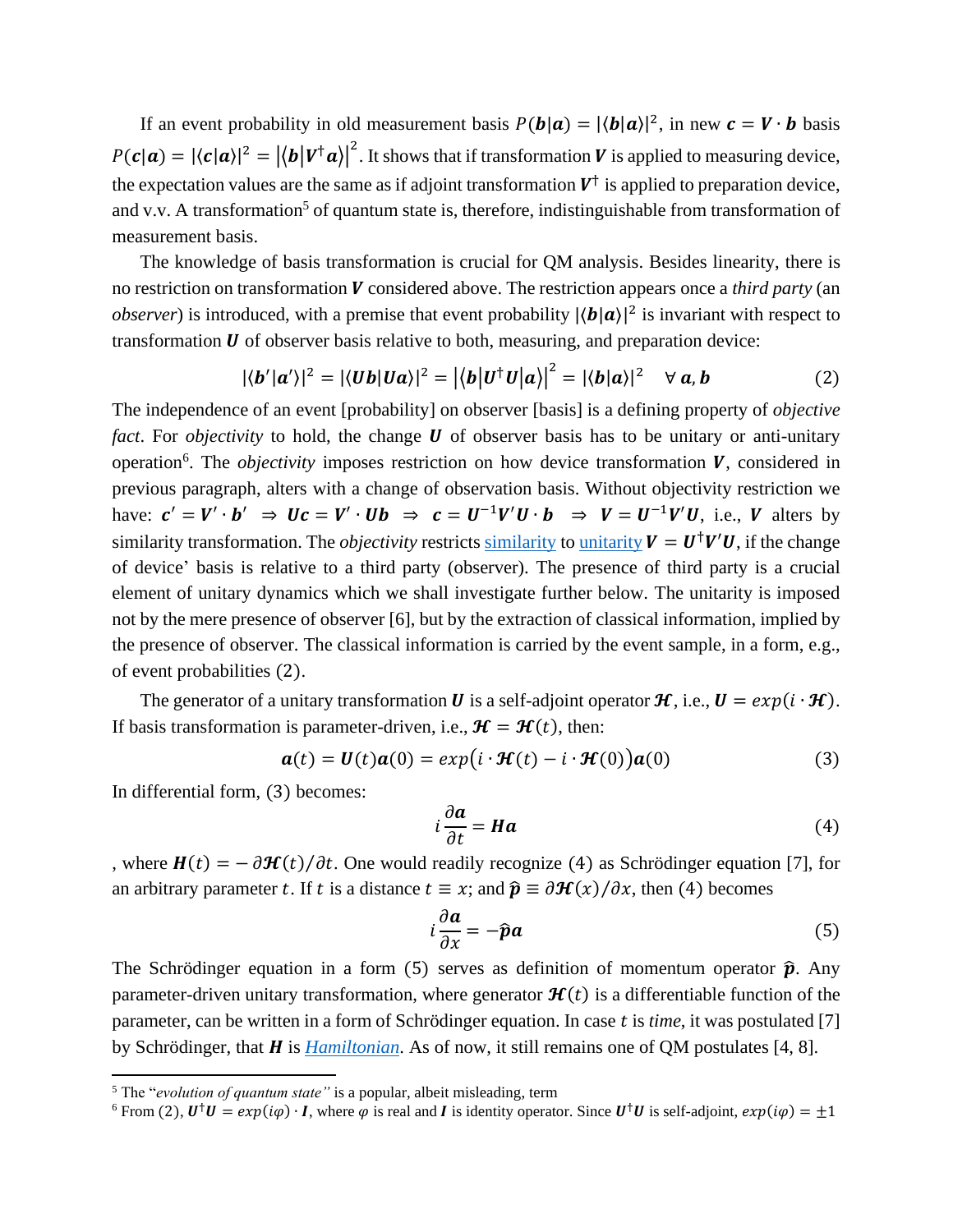No theory is complete if it's based on postulates, i.e., if it cannot explain itself. Below, I show that if t is time, then  $\left(\frac{\partial \mathcal{H}(t)}{\partial t} = -H\right)$  is entropy operator.

Generally, measurements are done in preparation + measurement cycles (*PMC*). The *PMC*s produce statistical ensemble needed for determination of probabilities and expectation values.

Consider the preparation and measuring devices have the same eigenspace, i.e.,  $\mathbf{a}_{\perp} \equiv 0$  in [\(1\)](#page-0-0). It means the total measurement probability is 1. The *PMC* output is one of eigenvectors  $\{b_i \in G\}$ ,  $1 \le i \le M$  of measuring device, where M is the dimension of measurement basis. The full output of measuring device is given by  $b_1^{\otimes n_1} \otimes b_2^{\otimes n_2} \dots \otimes b_M^{\otimes n_M}$  [3, 9], or, in Fock representation, by  $|n_1, n_2, ..., n_M\rangle$ , where  $n_i$  is the number of occurrences of event  $b_i$ ;  $N = \sum_{i=1}^{M} n_i$ . The event sample  ${n<sub>i</sub>}$  contains classical information which has to persist in some encoded form. The encoded information constitutes the final result of the measurement, not the transient output sample<sup>7</sup>. The number of symbols needed to encode output information is given by Boltzmann's entropy  $H_{\Omega}$  [2]:

$$
H_{\Omega}(nats) \equiv \ln \Omega = \ln \left[\frac{N!}{\prod_{i} n_{i}!}\right] = \ln \Gamma(N+1) - \sum_{i} \ln \Gamma(n_{i}+1) \tag{6}
$$

, where  $\Omega = N! / (\prod_i n_i!)$  is the statistical weight of the sample<sup>8</sup>. As has been shown elsewhere [10],  $H_0 < N \ln M$ , i.e., for a finite-size sample, the number of symbols needed to encode measurement output is less than the size of the sample expressed in the same units. In units of log<sub>Ω</sub>, the extracted information is represented by 1 symbol of cardinality  $\Omega$ , i.e.,  $H_{\Omega} \equiv 1(\log_{\Omega})$ . Each of  $\Omega$  possible values of this symbol, corresponds to a quantum state (1) with certain phase relationship between  $\langle b|a\rangle$  amplitudes [\(1\)](#page-0-0). Such  $\Omega$ -states constitute eigenbasis in Fock space of event sample. The  $\Omega$ -states are eigenvectors of entropy operator  $H_{\Omega}$ , with the same eigenvalue  $H_{\Omega} = 1(log_{\Omega}) = \ln \Omega$  (*nats*) = log<sub>2</sub>  $\Omega$  (*bits*). The entropy operator, in respective units, is then:

$$
\boldsymbol{H}_{\Omega} = \boldsymbol{I}_{\Omega} \text{ (log}_{\Omega}) = \boldsymbol{I}_{\Omega} \cdot \ln \Omega \text{ (nats)} = \sum_{i=1}^{\log 2^{i} \Omega} (\vert 0_{i} \rangle \langle 0_{i} \vert + \vert 1_{i} \rangle \langle 1_{i} \vert) \text{ (bits)} \tag{7}
$$

<span id="page-2-1"></span><span id="page-2-0"></span> $\log 0$ 

, where  $I_{\Omega}$  is the identity operator, acting in Fock space spanned by  $\Omega$ -states. Different units of entropy [\(7\)](#page-2-0) correspond to different encoding symbols, e.g., *bits* or *nats*. If encoded in *bits*,  $\Omega$ -state is represented<sup>9</sup> by  $\log_2 \Omega$  qubits  $\{ \boldsymbol{q}_i \}$ :

$$
|\Omega\rangle = |q_1 q_2 ... q_{(\log_2 \Omega)}\rangle
$$
\n(8)

<sup>&</sup>lt;sup>7</sup> The eigenvectors  $\{b_i\}$  are not classical outcomes; rather, they can be thought of as radiation modes

<sup>&</sup>lt;sup>8</sup> The Boltzmann's entropy is the correct measure in this case, as opposed to von Neumann's [15] entropy  $S =$  $-Tr(\rho \ln \rho)$  (nats/event). Von Neumann's entropy cannot be defined from measurement events, because it requires knowledge of density matrix  $\rho = |\mathbf{a}\rangle\langle \mathbf{a}|$ , unattainable from the measurement [3]. Diagonal elements of  $\rho$  can be evaluated as  $\rho_{ii} = (n_i/N)|_{N\to\infty}$ . However, without off-diagonal elements,  $\rho$  would represent a mixture, not the pure quantum state [\(1\)](#page-0-0). Therefore, von Neumann's entropy is not the eigenvalue of Fock state  $|n_1, n_2, ..., n_M\rangle$ 

<sup>&</sup>lt;sup>9</sup> The encoded information can only be represented by integer number of symbols. The value  $\log_2 \Omega$  can be noninteger, depending on cardinality of encoding alphabet, which introduces some noise into encoded information. Therefore, the encoded information may not unambiguously represent the event sample. It adds to be fact that event sample itself does not unambiguously represent the input to measuring device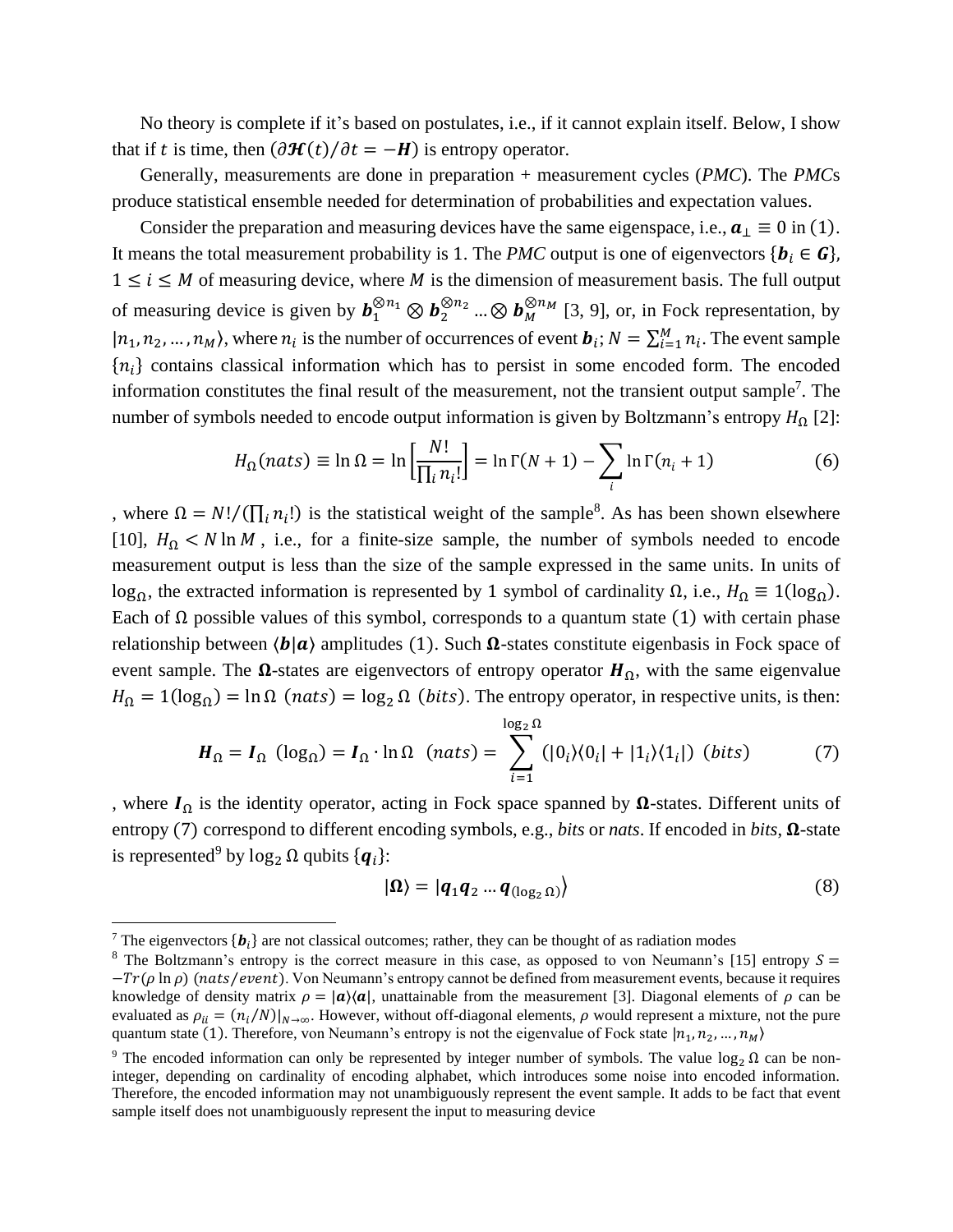, where qubits  $\{q_i\}$  are in definite  $|0_i\rangle$ ,  $|1_i\rangle$  *bit* states. From [\(7\)](#page-2-0),  $H_{\Omega}|\Omega\rangle = H_{\Omega}|\Omega\rangle = |\Omega\rangle \cdot \log_2 \Omega$ .

The fact that  $\Omega$ -states are bit product states, and not entangled qubit states, allows for derivation of parameter-driven unitary transformation between  $\Omega$ -states. Different parameter values correspond to different observation bases. The parameter-driven transformation of observation basis is limited to Fock space of event sample by the objectivity condition [\(2\)](#page-1-0).

The transformation of observation basis, considered so far, may seem a continuous function of the parameters, especially if written in a form of Schrödinger equation [\(4\)](#page-1-2). However, the parameter values can only arise as a result of measurement, even if implied measurement. The continues values of the parameters would indicate a possibility of continuous measurement, with infinitely small intervals. That is an improbable proposition, from multiple perspectives, e.g., from uncertainty relations. The discreteness of  $\Omega$ -states forces parameters to only take discrete values.

Any 2D self-adjoint operator is expressed [4] in terms of spacetime 4-vector  $(t, r)$  as

<span id="page-3-1"></span><span id="page-3-0"></span>
$$
\mathcal{H}(t,r) = t \cdot I + (r,\sigma) = t \cdot I + \theta \cdot (u,\sigma) \tag{9}
$$

, where  $\mathbf{r} = (x, y, z);$   $\mathbf{u} = \mathbf{r}/|\mathbf{r}|;$   $\theta = |\mathbf{r}|;$   $\boldsymbol{\sigma} = (\sigma_x, \sigma_y, \sigma_z)$  are Pauli matrices. Operator [\(9\)](#page-3-0) generates qubit's unitary transformation [4]:

$$
\mathbf{U}(t,\mathbf{r}) = exp(i\mathbf{H}) = exp(i \cdot t) \cdot (\mathbf{I} \cdot \cos \theta + i \cdot (\mathbf{u}, \boldsymbol{\sigma}) \cdot \sin \theta) \tag{10}
$$

Any two qubits differ by unitary transformation [\(10\)](#page-3-1), i.e., by real-valued classical parameters  $(t, r)$ :  $(\forall q_i)(\forall q_j)$   $(\exists t, r)(U(t, r)q_i = q_j)$ . The 4-vector  $(t, r)$  is the relative spacetime position of the qubit. The qubits, making up  $\Omega$ -states, give rise to spacetime as an entity. The change [\(10\)](#page-3-1) of observation basis may only transform these qubits between  $|0\rangle$ ,  $|1\rangle$  bit states. It forces 4-vector  $(t, r)$  to only take discrete values, i.e., *spacetime is quantized*.

Any two  $\Omega$ -states differ by a tensor product of individual qubits' unitary transformations:

$$
\boldsymbol{U}_{\Omega} = \boldsymbol{U}_{1}(t, r_{1}) \otimes \boldsymbol{U}_{2}(t, r_{2}) \dots \otimes \boldsymbol{U}_{H_{\Omega}}(t, r_{H_{\Omega}}) ; \ H_{\Omega} = \log_{2} \Omega \tag{11}
$$

Here  $\bm{U}_k(t,\bm{r}_k)=exp\big(i\bm{\mathcal{H}}_k(t,\bm{r}_k)\big),$  where subscript  $k$  refers to parameters of, and to operators acting on, qubit  $q_k$ ;  $r_k$  are space coordinates of individual qubits. The unitary transformation [\(11\)](#page-3-2) between given  $\Omega$ -states is by no means unique. We are looking for the one which has time-driven part separated, as in [\(10\)](#page-3-1). With [\(9\)](#page-3-0), the tensor product [\(11\)](#page-3-2) expands into

$$
\boldsymbol{U}_{\Omega} = exp\left(i\sum_{k=1}^{H_{\Omega}}\left[t\boldsymbol{I}_{k} + (\boldsymbol{r}_{k}, \boldsymbol{\sigma}_{k})\right]\right); \quad \boldsymbol{I}_{k} = |0_{k}\rangle\langle0_{k}| + |1_{k}\rangle\langle1_{k}| \quad ; \quad \boldsymbol{\sigma}_{k} = (\sigma_{x}, \sigma_{y}, \sigma_{z})_{k} \quad (12)
$$

Using entropy operator  $(7)$ , I write  $(12)$  as

<span id="page-3-4"></span><span id="page-3-3"></span><span id="page-3-2"></span>
$$
\boldsymbol{U}_{\Omega}(t,\boldsymbol{r}) = exp\left(i \cdot t \cdot \boldsymbol{H}_{\Omega} + i \cdot \sum_{k=1}^{H_{\Omega}} (\boldsymbol{r}_k, \boldsymbol{\sigma}_k)\right)
$$
(13)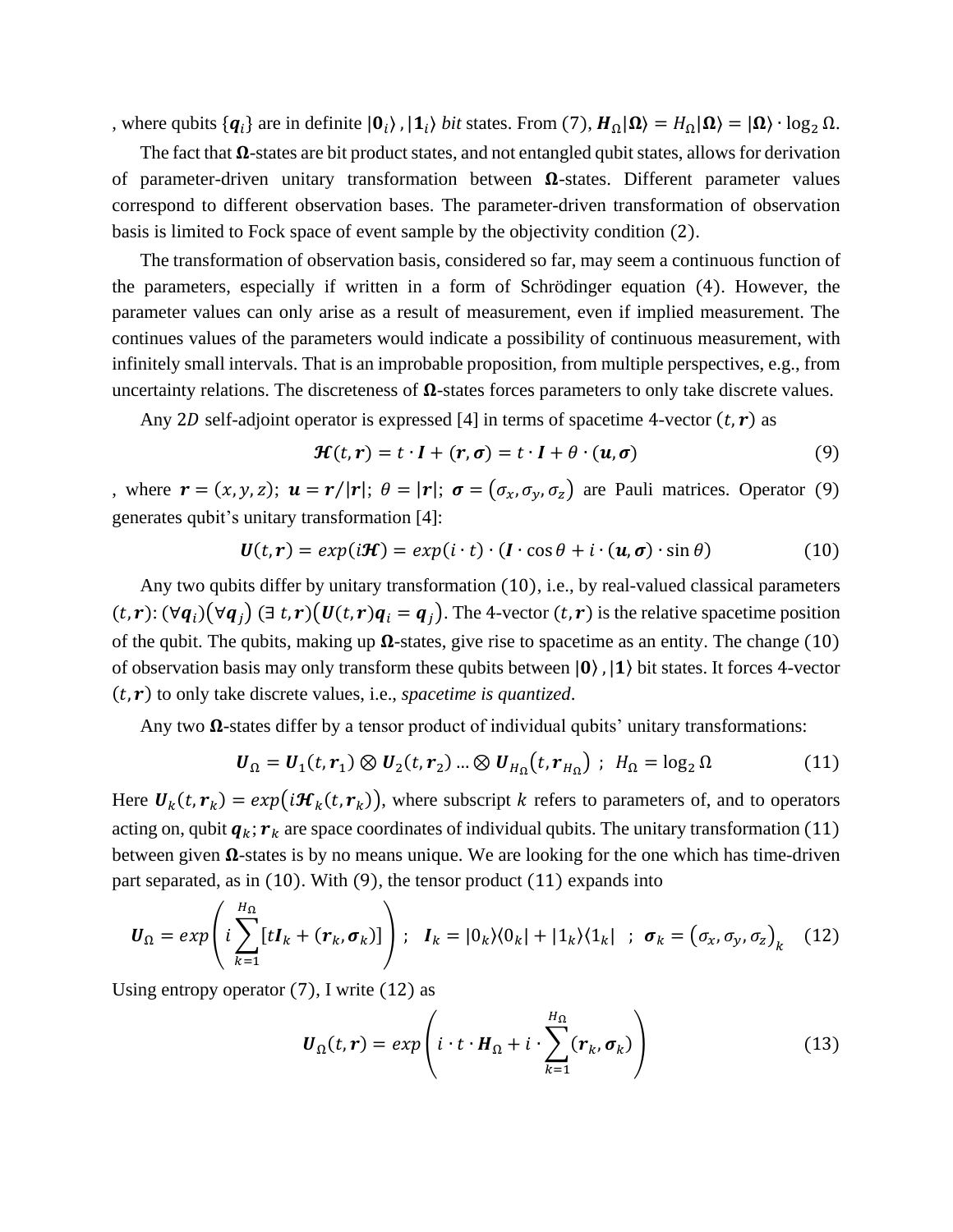The above shows the generating self-adjoint operator for time-driven unitary transformation is entropy operator  $H_0$ . The underlying reason is: the Fock state  $|n_1, n_2, ..., n_M\rangle$  is the eigenstate of entropy, not of Hamiltonian. Unlike entropy [\(6\)](#page-2-1), the [information] energy  $\mathcal{E}((n_i); N, (p_i))$  is not determined solely from event sample  $\{n_i\}$ . It requires additional information, in a form of event probabilities  $\{p_i\}$ , as evident from formula (6) in [2]:

$$
\mathcal{E}\left((n_i); N, (p_i)\right) = \sum_{i=1}^{M} \left[ \ln \frac{\Gamma(n_i+1)}{\Gamma(Np_i+1)} + (Np_i - n_i) \cdot \ln p_i \right]
$$
(14)

In [\(14\)](#page-4-0), the knowledge of probabilities  $\{p_i\}$  is inseparable from the knowledge of quantum state proper. The concept of *knowledge* is based on entropy as measure of missing information. The entropy is the amount of *unknown*. The maximum entropy state has zero *known*. Thus, the amount of known, i.e., *knowledge*, equals difference between max entropy  $H_{\Omega}^{max} = H_{\Omega}(\{n_i = N/M\} \forall i)$ , and entropy [\(6\)](#page-2-1) of event sample [11, 3, 2]:

<span id="page-4-2"></span><span id="page-4-1"></span><span id="page-4-0"></span>
$$
\mathcal{L}_{\Omega}(\{n_i\}) = H_{\Omega}^{max} - H_{\Omega}(\{n_i\})
$$
\n(15)

If probabilities of events  $\{b_i\}$  are same<sup>10</sup>,  $p_i = 1/M \forall i$ , the second term under sum in [\(14\)](#page-4-0) disappears. The energy [\(14\)](#page-4-0) then equals knowledge [\(15\)](#page-4-1). The time-driven part of [\(13\)](#page-3-4) becomes

$$
\boldsymbol{U}_{\Omega}(t) = exp(i \cdot t \cdot \boldsymbol{H}_{\Omega}) = exp(i \cdot t \cdot (\boldsymbol{H}_{\Omega}^{max} - \varepsilon))
$$
(16)

Transformation [\(16\)](#page-4-2) leads to traditional Schrödinger equation with Hamiltonian  $\mathbb{H}_{\Omega} = \mathcal{E} - H_{\Omega}^{max}$ . The eigenvalues of  $\mathbb{H}_{\Omega}$  are < 0, as expected, for bound states with discrete spectrum [\(14\)](#page-4-0).

From [\(13\)](#page-3-4), the spacetime quantization interval of  $\Omega$ -states is by factor  $H_{\Omega}$  smaller than quantization interval of standalone qubits. The use of differential Schrödinger equation [\(4\)](#page-1-2), or any differentiation by classical parameters, may only be justified if  $H_{\Omega}$  is sufficiently large, as in case of large event sample  $\{n_i \gg 1\}$ .

 $\Omega$ -state represents classical information, obtained from the measurement, and encoded as spacetime configuration of qubits in definite  $|0\rangle$ ,  $|1\rangle$  bit states.  $\Omega$ -states do not have phase. A phase would mean the presence of unencoded information. The phase is lost when measurement turns amplitude  $\langle b|a \rangle$  into classical probability  $|\langle b|a \rangle|^2$ . However, the internal phase relationship between components of quantum state is not lost upon measurement. Consider a quantum state consisting of two components:  $\mathbf{a} = \mathbf{a}_1 + \mathbf{a}_2$ . The event **b** probability is<sup>11</sup>:

$$
P(b|a) = |\langle b|a \rangle|^2 = P(b|a_1) + P(b|a_2) + 2\sqrt{P(b|a_1)P(b|a_2)}\cos(\varphi_{b,a_1} - \varphi_{b,a_2}) \quad (17)
$$

It shows, the phase difference between two components of quantum state affects event probabilities, and, therefore, is converted into classical information by the measurement.

<sup>&</sup>lt;sup>10</sup> The equal probabilities  $\{p_i\}$  are expected in canonical scenarios, as e.g., in case of double-slit experiment, where probabilities of a particle passing through either slit are equal; or, if, e.g.,  $\{p_i\}$  is a distribution of photons among radiation modes of the same energy

<sup>&</sup>lt;sup>11</sup> Naturally,  $P(\boldsymbol{b}|\boldsymbol{a}_1)$  and  $P(\boldsymbol{b}|\boldsymbol{a}_2)$  would not be normalized to 1